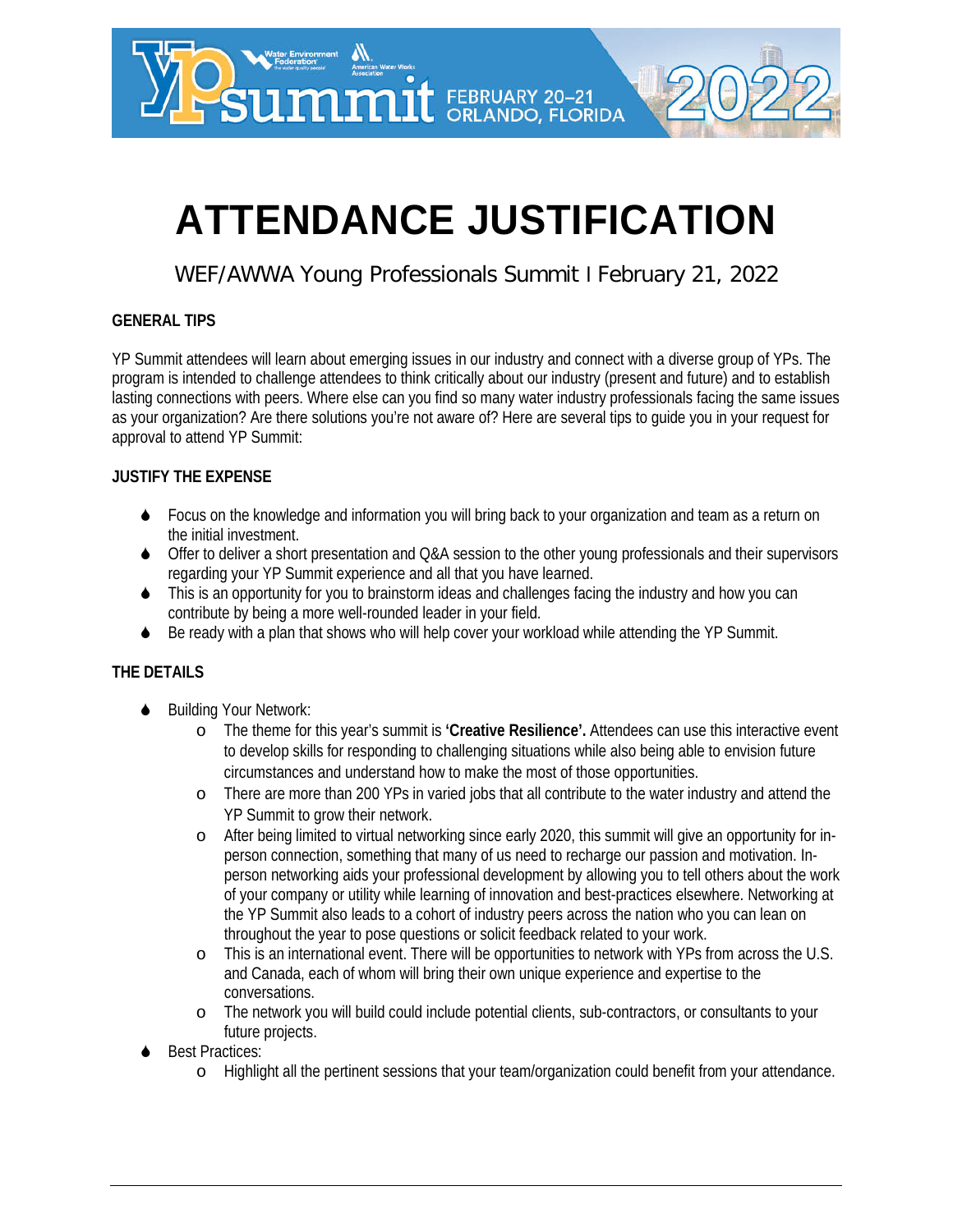

o Emphasize relevant sessions and workshops designed to teach specific technical or soft skills that will assist you in being a better team player and future leader.

### **2022 Registration Costs**

Registration is reduced for both WEF/AWWA members and students. Not a member? Joi[n WEF](https://www.wef.org/membership/join-wef/) or [AWWA](https://www.awwa.org/Membership-Volunteering/Join/Individual-Membership) and save now! Refer to the [registration information](https://registration.experientevent.com/ShowWEF226/) here.

|                                       | Member Rate | Nonmember Rate | <b>Student Member</b><br>Rate | Student<br>Nonmember Rate |
|---------------------------------------|-------------|----------------|-------------------------------|---------------------------|
| 2022 YP Summit<br><b>Registration</b> | \$125       | \$180          | \$0                           | \$160                     |

Want to attend the Utility Management Conference? YP's receive a discount to attend both the YP Summit and the Utility Management Conference (UMC). The below rates include:

- YP Summit
	- o WEF/AWWA Workshops the day before the Summit
	- o YP Summit
	- o Welcome and Networking Receptions
- UMC
	- o Technical sessions
	- o Welcome Reception
	- o Social with Speakers
	- o Conference Proceedings.

|                                                                          | Member Rate | Nonmember Rate \ | <b>Student Member</b><br>Rate | <b>Student</b><br>Nonmember Rate |
|--------------------------------------------------------------------------|-------------|------------------|-------------------------------|----------------------------------|
| 2022 YP Summit +<br><b>UMC Full</b><br>Conference<br><b>Registration</b> | \$220       | \$275            | \$0                           | \$160                            |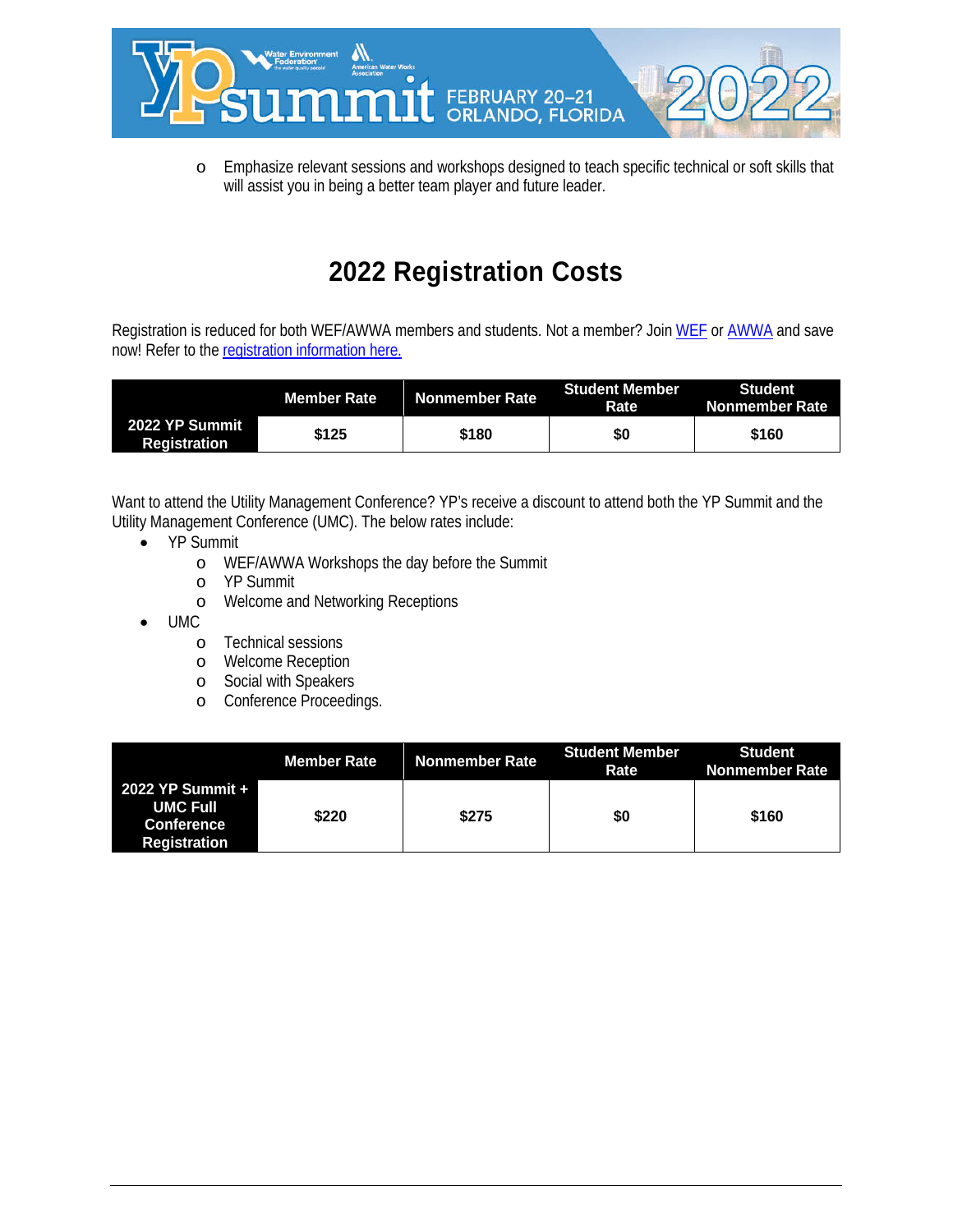

## **Expenses Worksheet**

Use the worksheet below to develop a cost estimate for attending the YP Summit.

| <b>Expense</b>                                       | <b>Estimated Cost/Guidelines</b>                                                                                                                   | <b>Your Actual Cost</b> |
|------------------------------------------------------|----------------------------------------------------------------------------------------------------------------------------------------------------|-------------------------|
| <b>Summit Registration</b>                           | \$125                                                                                                                                              |                         |
| Lodging<br>*Conference Hotel info can be found here. | $$235 + occupancy$ fee/tax                                                                                                                         |                         |
| Mileage Reimbursement                                | Driving to summit or to the<br>airport for your flight? Use an<br>online mapping tool to<br>calculate distances Is<br>carpooling an option?        |                         |
| Flight                                               | Try an online travel service to<br>get a quick estimate                                                                                            |                         |
| Transportation<br>(Airport to Hotel)                 | Taxi, rental car, Uber, etc.                                                                                                                       |                         |
| Transportation<br>(Hotel to Airport)                 | Taxi, rental car, Uber, etc.                                                                                                                       |                         |
| <b>Parking Reimbursement</b>                         | Airport parking for flight<br>departure, or at hotel where<br>summit is located.                                                                   |                         |
| Food Per Diem                                        | Check on your organization's<br>policies. Summit Registration<br>includes Reception on Sunday<br>evening and meals through<br>dinner Monday night. |                         |
| Total Cost:                                          | \$                                                                                                                                                 |                         |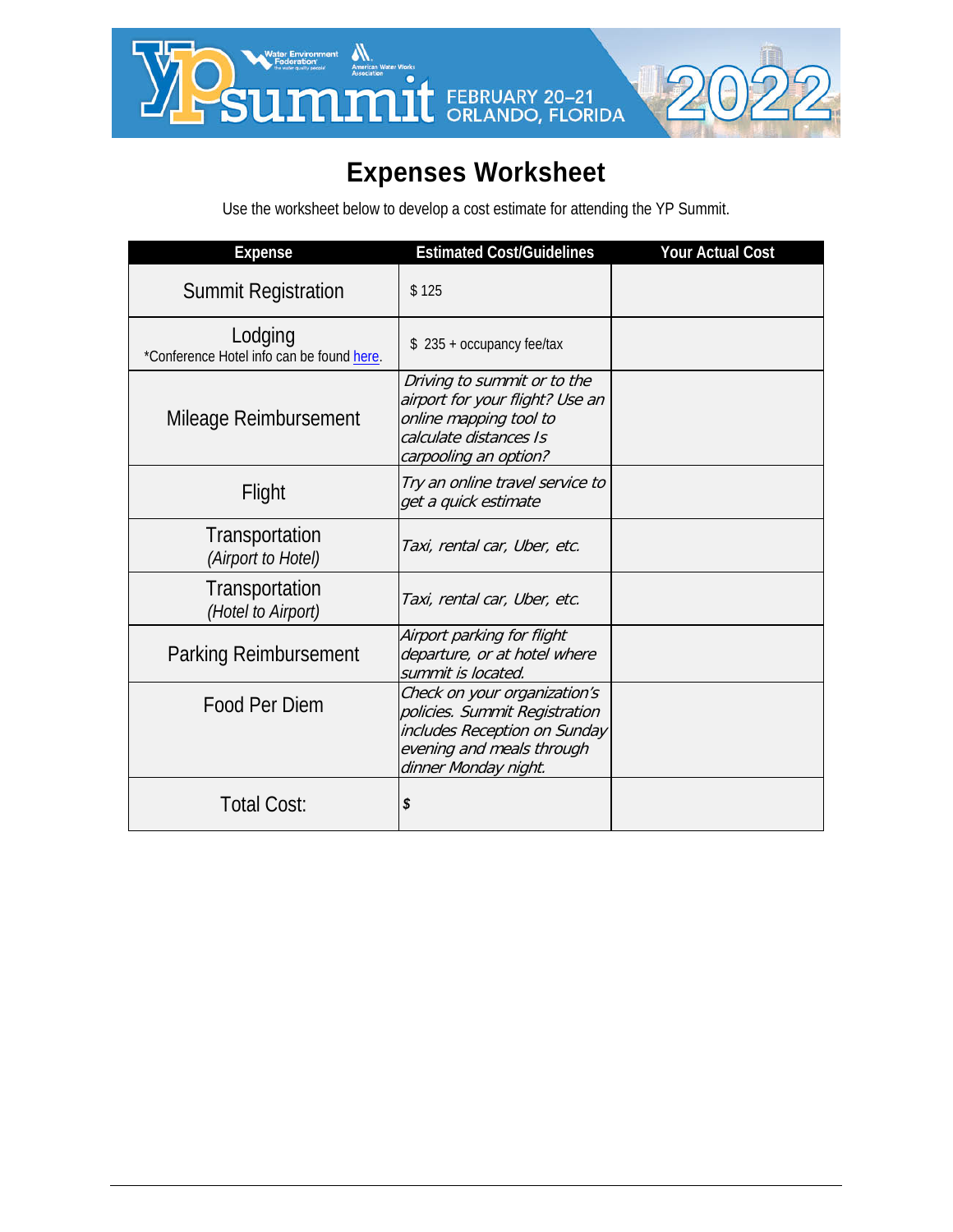N WESTERNIGHTENNIE AND WESTERNIARY 20-21



### **Benefits Worksheet**

| Powerful networking opportunities:<br>People that can save us money                                  | UTILITY CONTACTS: I will find other utilities facing the same<br>problems we face and will develop contacts who can share<br>their knowledge of cost-effective solutions, so that I can learn<br>from their mistakes and benefit from their success.<br>VENDOR CONTACTS: I will meet vendors who know our<br>processes and how they can be cost-effectively improved,<br>including new technologies that can save us money in the long<br>term.<br><b>SUPPORT CONTACTS:</b> Government officials and<br>engineers that know which technologies qualify for grant<br>funding and how to obtain it. |  |
|------------------------------------------------------------------------------------------------------|---------------------------------------------------------------------------------------------------------------------------------------------------------------------------------------------------------------------------------------------------------------------------------------------------------------------------------------------------------------------------------------------------------------------------------------------------------------------------------------------------------------------------------------------------------------------------------------------------|--|
|                                                                                                      | <b>REGULATORY CONTACTS:</b> Agency reps that can help us<br>clarify and understand our regulatory requirements so that<br>we remain current on compliance issues.                                                                                                                                                                                                                                                                                                                                                                                                                                 |  |
| Find solutions to our current problems (regulatory                                                   | Issue 1:                                                                                                                                                                                                                                                                                                                                                                                                                                                                                                                                                                                          |  |
| issues, equipment issues, management issues,                                                         | Issue 2:                                                                                                                                                                                                                                                                                                                                                                                                                                                                                                                                                                                          |  |
| customer service issues, process issues, etc.)                                                       | Issue 3:<br>Issue 4:                                                                                                                                                                                                                                                                                                                                                                                                                                                                                                                                                                              |  |
| Find ways to do more with what we already have                                                       | I will meet vendors and operators that know our processes well<br>and can give us insights into how we can deliver better<br>performance, using equipment we currently use, but at a lower<br>cost.                                                                                                                                                                                                                                                                                                                                                                                               |  |
| Find new technologies we should be studying now                                                      | I will see where the industry is heading and which innovations<br>are making it much more cost-effective to operate our<br>processes.                                                                                                                                                                                                                                                                                                                                                                                                                                                             |  |
| Cross-training - Provide opportunities for others to learn<br>my job and take on more responsibility | I plan to have<br>cover my duties while I am<br>away. I will have this person ready to assume these duties before my departure, will meet with them for a debrief upon my return<br>and will provide counselling/feedback/coaching for this person<br>with written reports for supervisor's use and for their personnel<br>file.                                                                                                                                                                                                                                                                  |  |
| Staff presentations to "Share the Information" gained<br>from the YP Summit                          | SUPERVISOR'S REPORT: I will prepare and submit a written<br>report to my manager of my findings and of the short term and<br>long-term action items that result from what I learn at YP<br>SUMMIT.<br>STAFF BRIEFINGS: I will prepare and deliver a staff briefing<br>of my findings so that others may benefit from what I learn at<br>YP SUMMIT.<br>TRAINING ASSISTANCE: I will help others learn how to<br>effectively attend a major summit like YP SUMMIT and deliver the<br>maximum benefit to the Utility upon their return.                                                               |  |
|                                                                                                      |                                                                                                                                                                                                                                                                                                                                                                                                                                                                                                                                                                                                   |  |